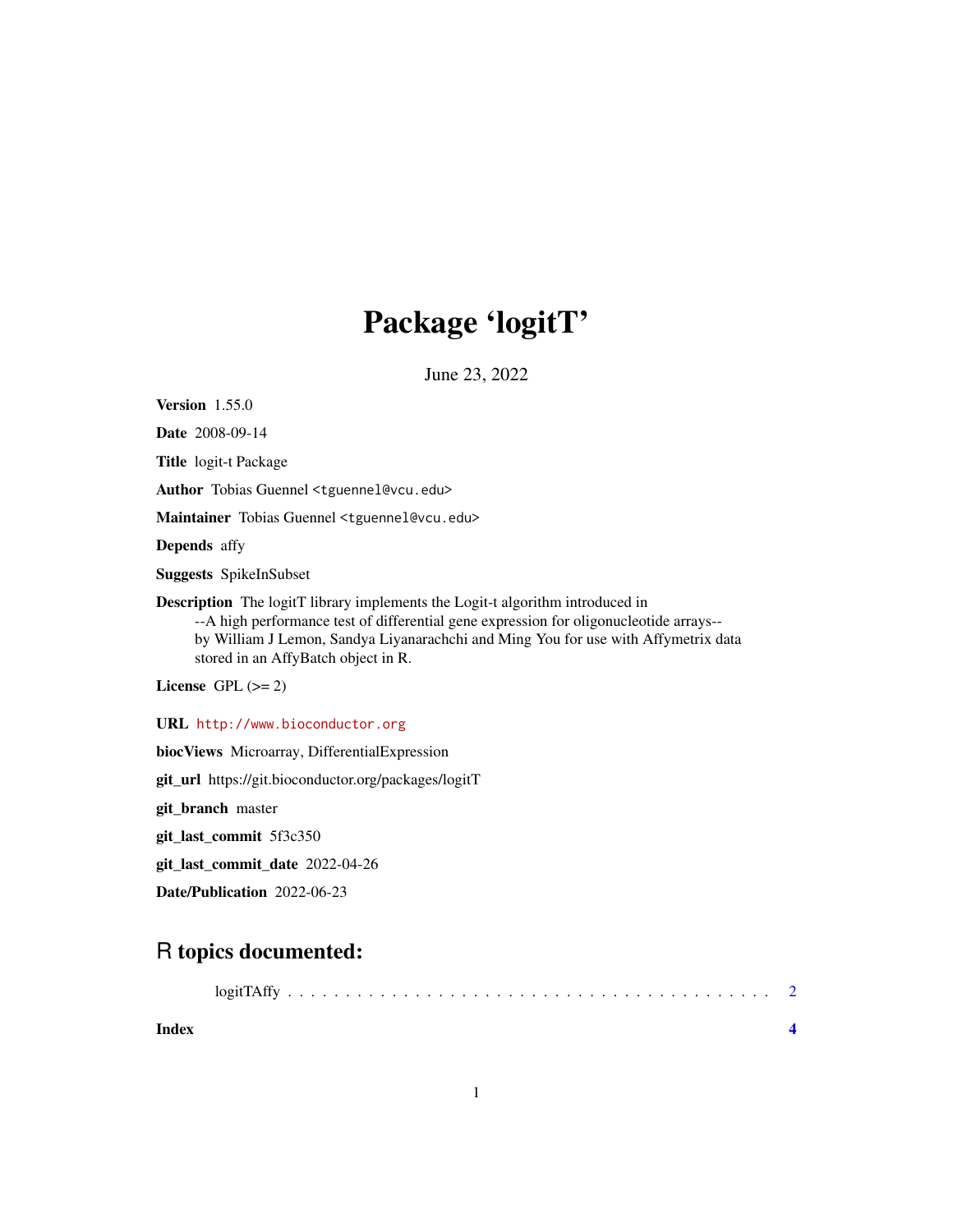<span id="page-1-0"></span>

#### Description

This function takes an instance of AffyBatch and calculates t-statistics for tests of differential gene expression for oligonucleotide arrays using the Logit-t algorithm.

#### Usage

```
logitTAffy(object, group)
```
#### Arguments

| object | an instance of AffyBatch                           |
|--------|----------------------------------------------------|
| group  | a vector specifying the group label for each array |

#### Details

For more details see the package vignette.

#### Value

A named vector containing the t-statistics for each probe set for each array.

#### Author(s)

Tobias Guennel <tguennel@vcu.edu>

#### References

William J Lemon, Sandya Liyanarachchi and Ming You (2003). A high performance test of differential gene expression for oligonucleotide arrays. Genome Biology 2003, 4:R67. http://genomebiology.com/2003/4/10/R67.

#### See Also

#### [AffyBatch](#page-0-0)

#### Examples

```
if(require(SpikeInSubset)){
library(SpikeInSubset)
data(spikein95)
logitTex<-logitTAffy(spikein95, group=c("A","A","A","B","B","B"))
logitTex[1:10] # extract t-statistics for first ten probe sets
logitTex[grep("AFFX-BioB-5_at",names(logitTex))] # extract t-statistics for specific probe set
pvals<-(1-pt(abs(logitTex),df=4))*2 # calculate two-sided p-values
signifgenes<-names(logitTex)[pvals<0.01] # find significant probe sets at 0.01 significance level
}else{
```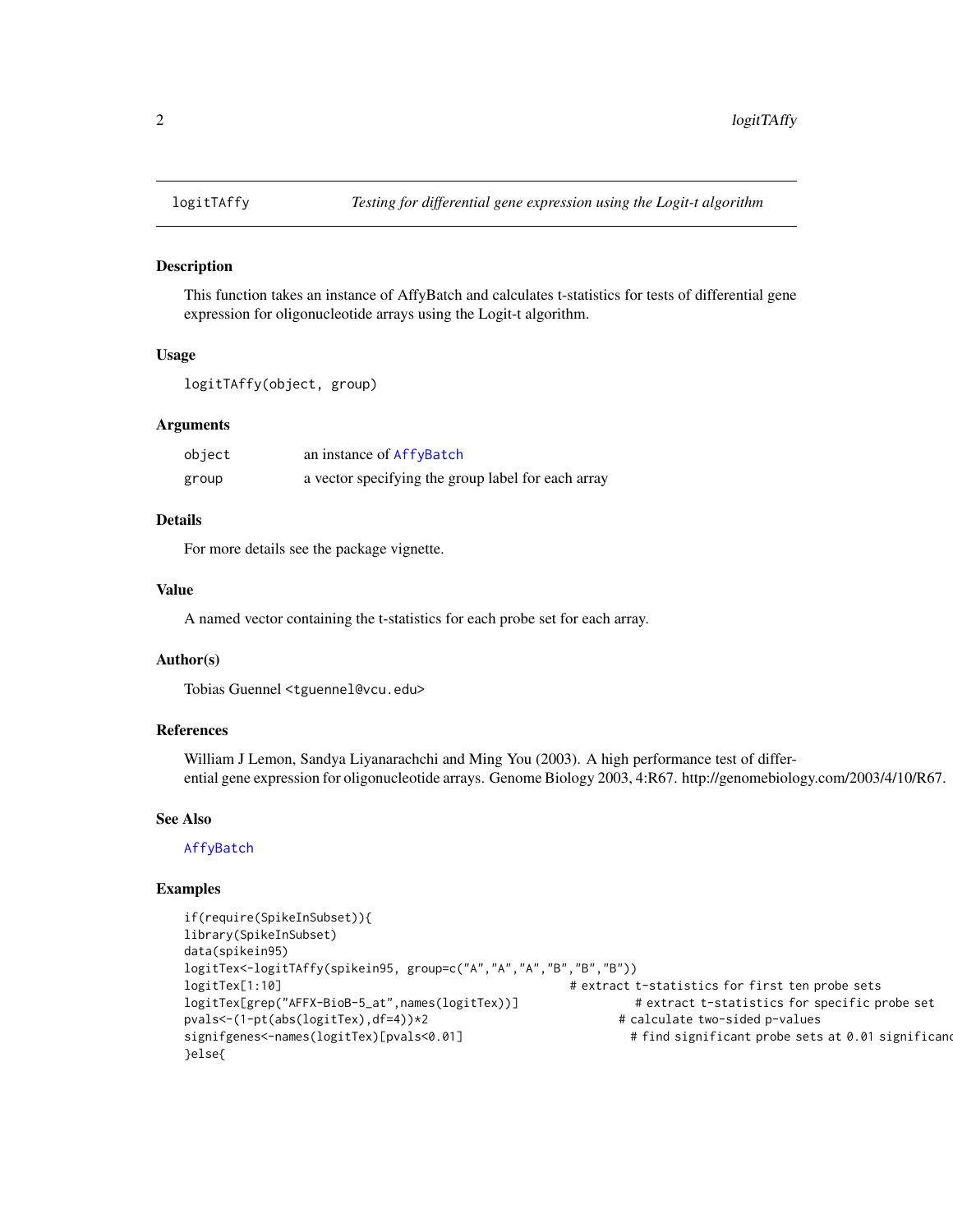### logitTAffy

stop("Please install the SpikeInSubset package to run the example.")  $\mathcal{E}$